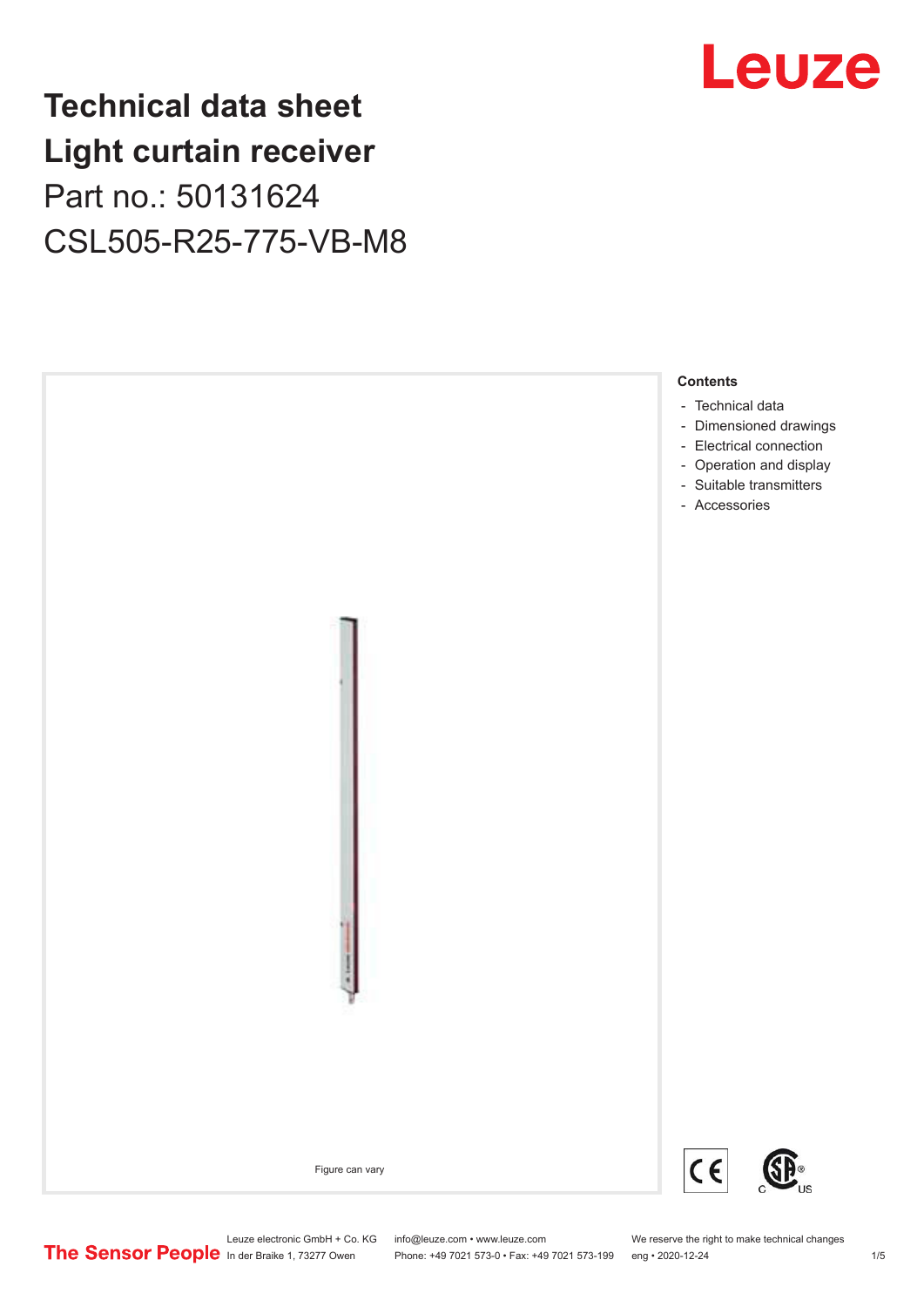### <span id="page-1-0"></span>**Technical data**

# Leuze

**Signal OUT** 

| <b>Basic data</b>                              |                              |  |  |  |
|------------------------------------------------|------------------------------|--|--|--|
| <b>Series</b>                                  | 505                          |  |  |  |
| <b>Operating principle</b>                     | Throughbeam principle        |  |  |  |
| Device type                                    | Receiver                     |  |  |  |
| <b>Application</b>                             | Precise object detection     |  |  |  |
| <b>Special version</b>                         |                              |  |  |  |
| <b>Special version</b>                         | Crossed-beam scanning        |  |  |  |
|                                                | Diagonal-beam scanning       |  |  |  |
|                                                | Parallel-beam scanning       |  |  |  |
|                                                | Teach input                  |  |  |  |
|                                                | Warning output               |  |  |  |
| <b>Optical data</b>                            |                              |  |  |  |
| <b>Operating range</b>                         | Guaranteed operating range   |  |  |  |
| <b>Operating range</b>                         | 0.35m                        |  |  |  |
| <b>Measurement field length</b>                | 775 mm                       |  |  |  |
| <b>Number of beams</b>                         | 32 Piece(s)                  |  |  |  |
| Beam spacing                                   | $25 \, \text{mm}$            |  |  |  |
| <b>Measurement data</b>                        |                              |  |  |  |
| Minimum object diameter                        | 27.5 mm                      |  |  |  |
| <b>Electrical data</b>                         |                              |  |  |  |
|                                                |                              |  |  |  |
| <b>Protective circuit</b>                      | Inductive protection         |  |  |  |
|                                                | Polarity reversal protection |  |  |  |
|                                                | Short circuit protected      |  |  |  |
| Performance data                               |                              |  |  |  |
| Supply voltage U <sub>B</sub>                  | 18  30 V, DC                 |  |  |  |
|                                                |                              |  |  |  |
| Outputs                                        |                              |  |  |  |
| Number of digital switching outputs 2 Piece(s) |                              |  |  |  |
| <b>Switching outputs</b>                       |                              |  |  |  |
| <b>Switching output 1</b>                      |                              |  |  |  |
| <b>Switching element</b>                       | Transistor, Push-pull        |  |  |  |
| <b>Switching principle</b>                     | Light/dark reversible        |  |  |  |
|                                                |                              |  |  |  |
| <b>Switching output 2</b>                      |                              |  |  |  |
| <b>Switching element</b>                       | Transistor, Push-pull        |  |  |  |
| <b>Switching principle</b>                     | Light/dark reversible        |  |  |  |
| <b>Timing</b>                                  |                              |  |  |  |
| Cycle time                                     | 36 ms                        |  |  |  |
| Response time per beam                         | $1,000$ $\mu s$              |  |  |  |
|                                                |                              |  |  |  |

#### **Connection**

**Number of connections** 1 Piece(s)

|                                | Teach input                   |
|--------------------------------|-------------------------------|
|                                | Voltage supply                |
| Type of connection             | Connector                     |
| <b>Thread size</b>             | M <sub>8</sub>                |
| <b>Type</b>                    | Male                          |
| <b>Material</b>                | Metal                         |
| No. of pins                    | 4-pin                         |
| Encoding                       | A-coded                       |
| <b>Mechanical data</b>         |                               |
| Design                         | Cubic                         |
| Dimension (W x H x L)          | 10 mm x 960 mm x 27 mm        |
| <b>Housing material</b>        | Metal                         |
| <b>Metal housing</b>           | Aluminum                      |
| Lens cover material            | Plastic                       |
| <b>Housing color</b>           | Silver                        |
| Type of fastening              | Through-hole mounting         |
| <b>Operation and display</b>   |                               |
| Type of display                | LED                           |
| <b>Number of LEDs</b>          | 2 Piece(s)                    |
| Type of configuration          | Software                      |
|                                | Via pin assignment            |
| Environmental data             |                               |
| Ambient temperature, operation | $-30$ 50 °C                   |
| Ambient temperature, storage   | $-40$ 65 °C                   |
| <b>Certifications</b>          |                               |
| Degree of protection           | IP 65                         |
| <b>Protection class</b>        | III                           |
| <b>Standards applied</b>       | EN 60947-5-2 (German version) |
| <b>Classification</b>          |                               |
| <b>Customs tariff number</b>   | 90314990                      |
| eCl@ss 5.1.4                   | 27270910                      |
| eCl@ss 8.0                     | 27270910                      |
|                                |                               |
|                                | 27270910                      |
| eCl@ss 9.0<br>eCl@ss 10.0      | 27270910                      |
| eCl@ss 11.0                    | 27270910                      |
| <b>ETIM 5.0</b>                | EC002549                      |
| <b>ETIM 6.0</b>                | EC002549                      |

**Connection 1**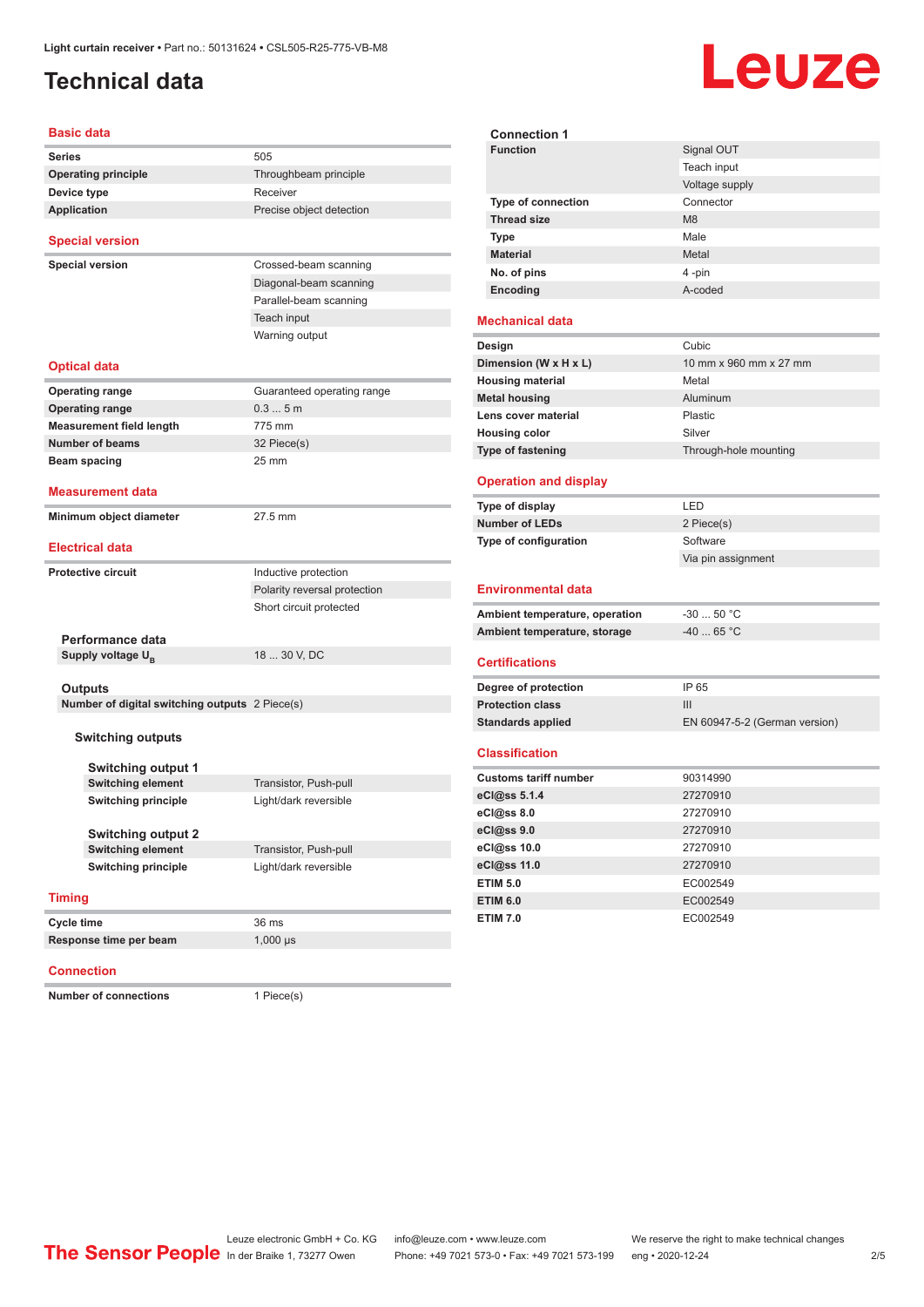#### <span id="page-2-0"></span>**Dimensioned drawings**

Leuze

All dimensions in millimeters



Observe the exact dimensions in the chapter "Technical data, dimensioned drawings" in the operating instructions.

### **Electrical connection**

**Connection 1**

| <b>Function</b>    | Signal OUT<br>Teach input<br>Voltage supply |
|--------------------|---------------------------------------------|
| Type of connection | Connector                                   |
| <b>Thread size</b> | M <sub>8</sub>                              |
| <b>Type</b>        | Male                                        |
| <b>Material</b>    | Metal                                       |
| No. of pins        | 4-pin                                       |
| Encoding           | A-coded                                     |

#### **Pin Pin assignment**

| $\overline{2}$          | OUT 1 / Teach-in / Warning output |
|-------------------------|-----------------------------------|
| 3                       | <b>GND</b>                        |
| $\overline{\mathbf{4}}$ | OUT <sub>2</sub>                  |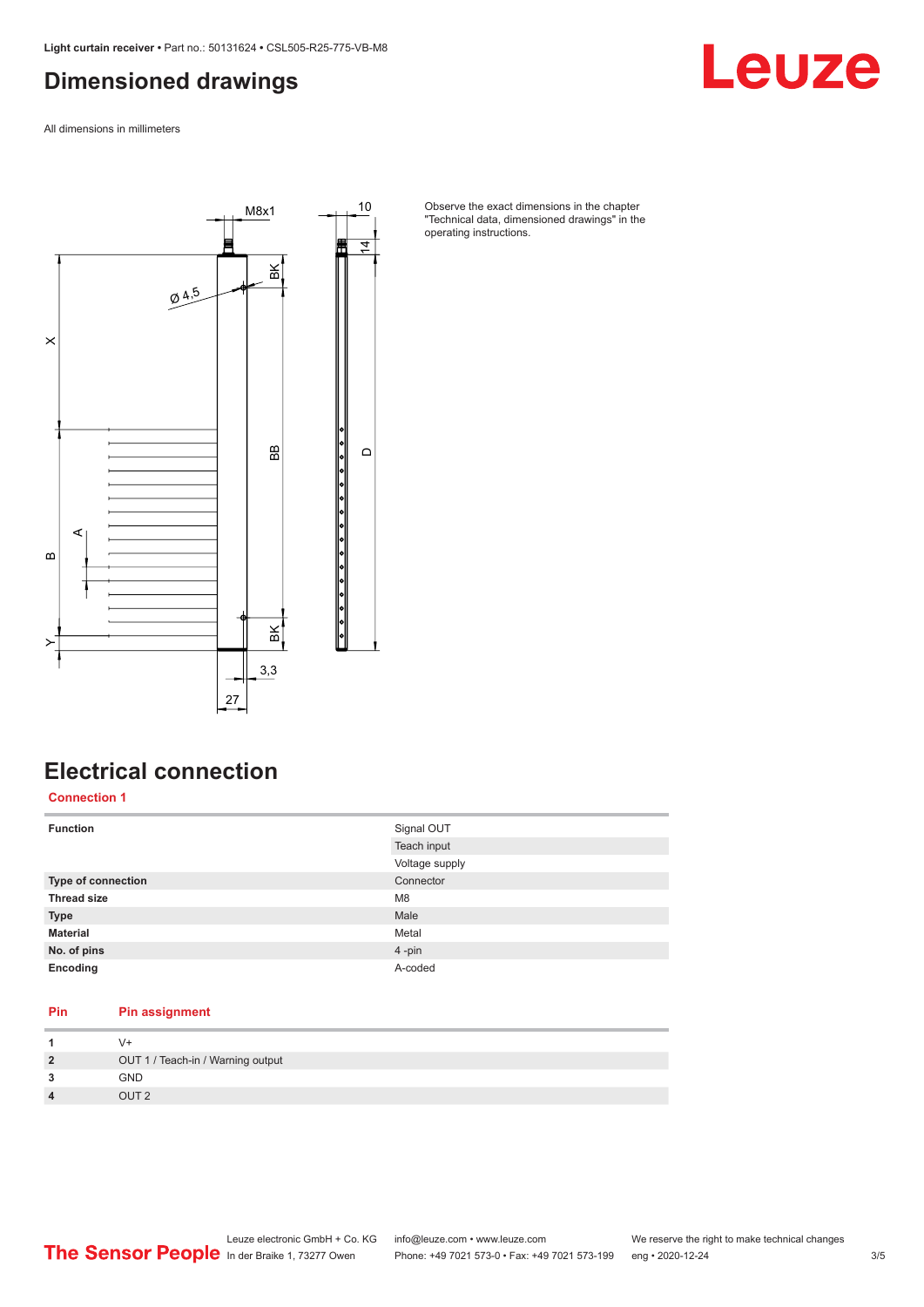#### <span id="page-3-0"></span>**Operation and display**

## Leuze

| <b>Display LED 1</b>       | <b>Display LED 2</b>       | <b>Meaning</b>                   |
|----------------------------|----------------------------|----------------------------------|
| Off                        | Off                        | Off                              |
| Red, continuous light      | Red, continuous light      | Operational readiness            |
| Red, continuous light      | Off                        | Object detected                  |
| Red, flashing              | Red, continuous light      | Ready with minor error           |
| Red, flashing              | Off                        | Object detected with minor error |
| Red, double flash          | Off                        | Configuration error              |
| Red, flashing in phase     | Red, flashing in phase     | Serious error A                  |
| Red, flashing out of phase | Red, flashing out of phase | Serious error B                  |
| Red, continuous light      | Red, double flash          | Teach event successful           |

#### **Suitable transmitters**

| Part no. | <b>Designation</b>       | <b>Article</b>               | <b>Description</b>                                                                                                                                                                                   |
|----------|--------------------------|------------------------------|------------------------------------------------------------------------------------------------------------------------------------------------------------------------------------------------------|
| 50131658 | CSL505-T25-775-VB-<br>M8 | Light curtain<br>transmitter | Application: Precise object detection<br>Special version: Diagonal-beam scanning, Crossed-beam scanning, Parallel-<br>beam scanning<br>Operating range: 0.3  5 m<br>Connection: Connector, M8, 4-pin |

#### **Accessories**

### Connection technology - Connection cables

|   | Part no. | <b>Designation</b> | <b>Article</b>   | <b>Description</b>                                                                                                                                |
|---|----------|--------------------|------------------|---------------------------------------------------------------------------------------------------------------------------------------------------|
| Ī | 50130856 | KD U-M8-4A-P1-050  | Connection cable | Connection 1: Connector, M8, Axial, Female, 4-pin<br>Connection 2: Open end<br>Shielded: No<br>Cable length: 5,000 mm<br>Sheathing material: PUR  |
|   | 50130850 | KD U-M8-4A-V1-050  | Connection cable | Connection 1: Connector, M8, Axial, Female, 4-pin<br>Connection 2: Open end<br>Shielded: No<br>Cable length: 5,000 mm<br>Sheathing material: PVC  |
|   | 50130869 | KD U-M8-4W-V1-020  | Connection cable | Connection 1: Connector, M8, Angled, Female, 4-pin<br>Connection 2: Open end<br>Shielded: No<br>Cable length: 2,000 mm<br>Sheathing material: PVC |

#### Configuration devices

|                          | Part no. | <b>Designation</b> | <b>Article</b> | <b>Description</b>                                            |
|--------------------------|----------|--------------------|----------------|---------------------------------------------------------------|
| <b>Expertise Service</b> | 50132069 | CSL505-Interface   | Module         | Connection: Sub-D<br>Functions: Configuration and test device |